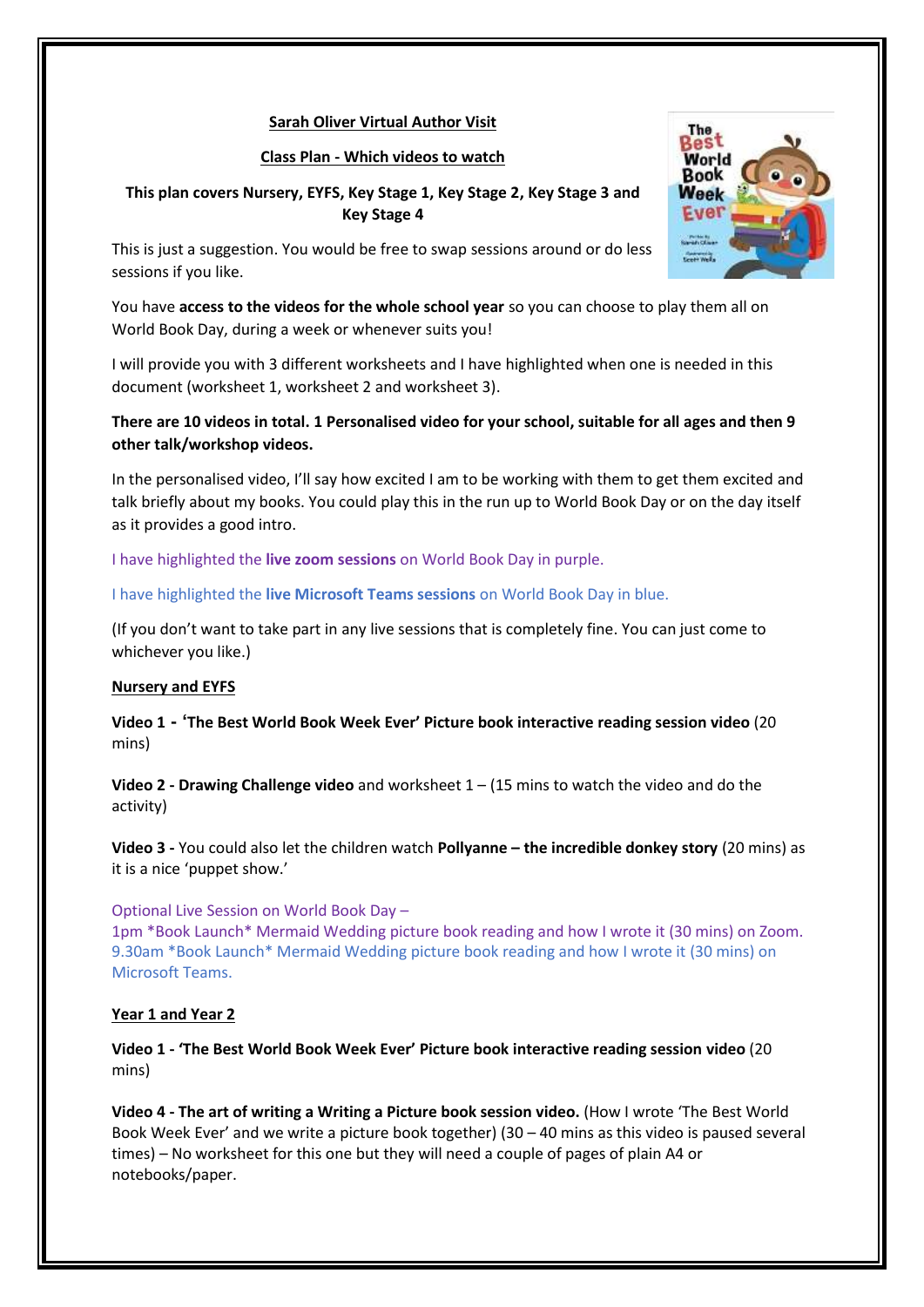#### **Video 3 - Pollyanne – the incredible donkey story** (20 mins)

(If you did want an extra writing activity you could listen to **Video 5 - Writing Pollyanne session video** and worksheet 2 that I designed for Y3 & 4.) Optional Live Sessions on World Book Day –

11am Pollyanne – the incredible donkey story and how I wrote it (this session is also available as a recording), 12pm Infants Q&A session (30 mins), 1pm \*Book Launch\* Mermaid Wedding picture book reading and how I wrote it (30 mins), 2.30pm Infants Q&A session (30 mins). These sessions are on zoom.

9.30am \*Book Launch\* Mermaid Wedding picture book reading and how I wrote it (30 mins), Q&A session 2pm (30 mins). These sessions are on Microsoft Teams.

You might want to do no live sessions or just pick 1 or 2… it's up to you.

### **Years 3 and 4**

**Video 6 - How I became an author talk** (20 mins) – This should be the first session video they listen to.

**Video 3 - Pollyanne – the incredible donkey story** (20 mins)

**Video 5 - Writing Pollyanne session video** (11 mins) and worksheet 2. They will need 20 mins or so to complete the task.

You might want to finish with **Video 1 'The Best World Book Week Ever' Picture book interactive reading session video** (20 mins) - It is meant to be for younger children but would still be enjoyable as they find the bananas and the message is good too. Nice for the end of the week maybe.

### Optional Live Sessions on World Book Day –

10am Juniors Q&A session (45 mins), 11am Pollyanne – the incredible donkey story and how I wrote it (this session is also available as a recording), 1.30pm Juniors Q&A session (30 mins). These sessions are on zoom.

Q&A session 2pm (30 mins). This session is on Microsoft Teams.

You might want to do no live sessions or just pick 1 or 2… it's up to you.

#### **Years 5 and 6**

**Video 6 - How I became an author talk** (20 mins) – This should be the first session they listen to.

**Video 7 - Writing biographies and being a journalist session video** (20 mins) The children will need a piece of paper and a pencil/pen for this video as there is a short task at the end.

**Video 8 - Writing biographies challenge video** (10 mins) and worksheet 3. They will need time to do their research/writing after the video. So maybe allow at least another 30 mins for this.

Optional Live Sessions on World Book Day –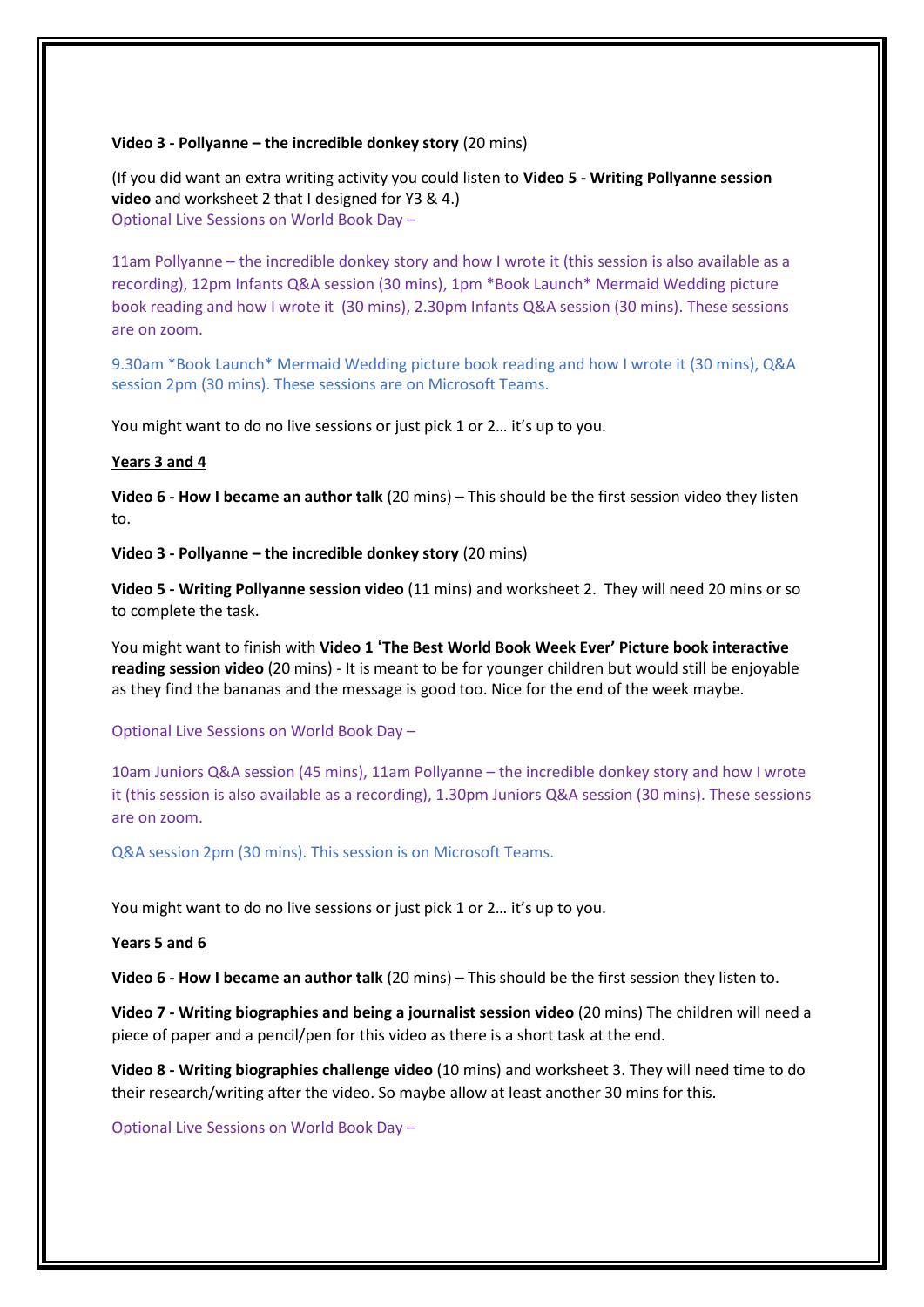10am Juniors Q&A session (30 mins), 1.30pm Juniors Q&A session (30 mins). These sessions are on zoom.

Q&A session 2pm (30 mins). This session is on Microsoft Teams.

You might want to do no live sessions or just pick 1… it's up to you.

### **Key Stage 3 and 4**

**Video 6 - How I became an author talk** (20 mins) – This should be the first session they listen to.

**Video 7 - Writing biographies and being a journalist session video** (20 mins) The children will need a piece of paper and a pencil/pen for this video as there is a short task at the end.

**Video 8 - Writing biographies challenge video** (10 mins) and worksheet 3. They will need time to do their research/writing after the video. So maybe allow at least another 30 mins for this.

**Video 9 – The Publication Process video** (15 mins).



#### **Here are all the live Zoom sessions on World Book Day for your reference:**

10am Juniors Q&A session (45 mins)

11am Pollyanne – the incredible donkey story and how I wrote it (this session is also available as a recording) Suitable for Reception – Y4 (45 mins)

12pm Infants Q&A session (30 mins)

1pm \*Book Launch\* Mermaid Wedding picture book reading and how I wrote it (30 mins)

1.30pm Juniors Q&A session (30 mins)

2.30pm Infants Q&A session (30 mins)

#### **Here are all the live Microsoft Teams sessions on World Book Day for your reference:**

9.30am \*Book Launch\* Mermaid Wedding picture book reading and how I wrote it (30 mins)